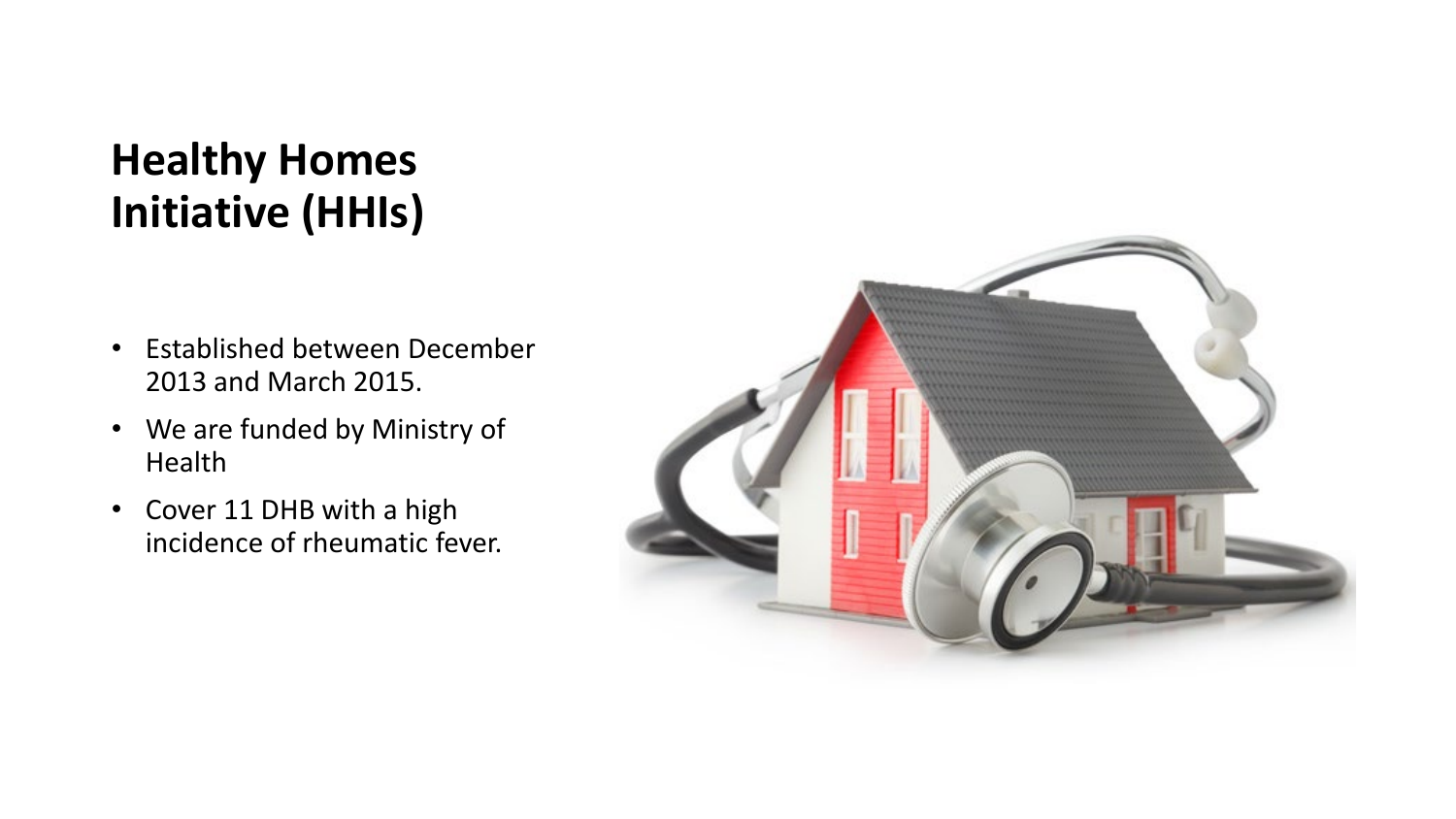#### **Expanded focus**

- 2016 saw the programme increase with a broader focus on providing warm, dry and healthy housing for:
	- Pregnant women

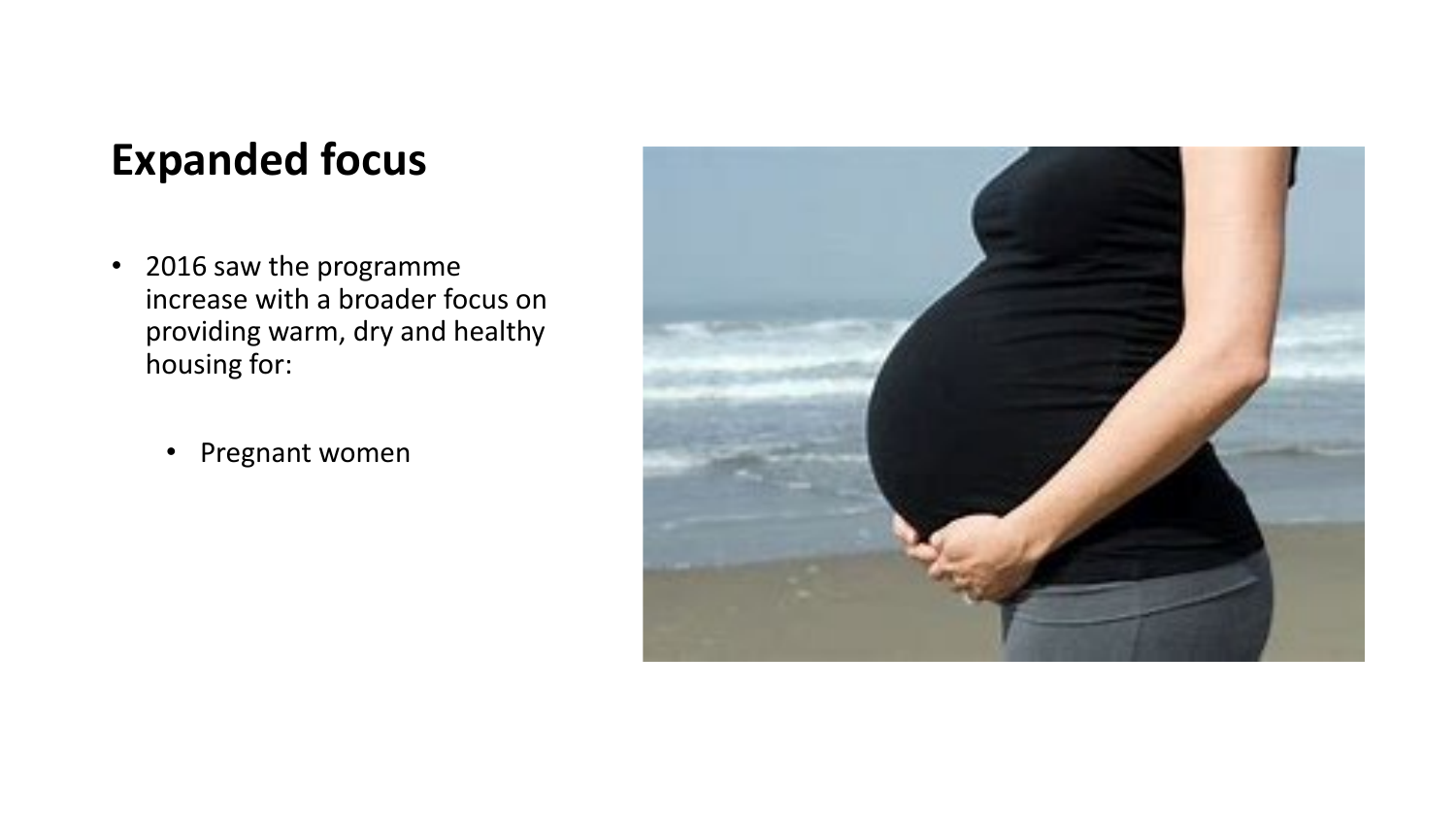#### **Expanded focus**

Low-income families with children aged between 0 and 5 who have been hospitalised with a specified housing-related condition.

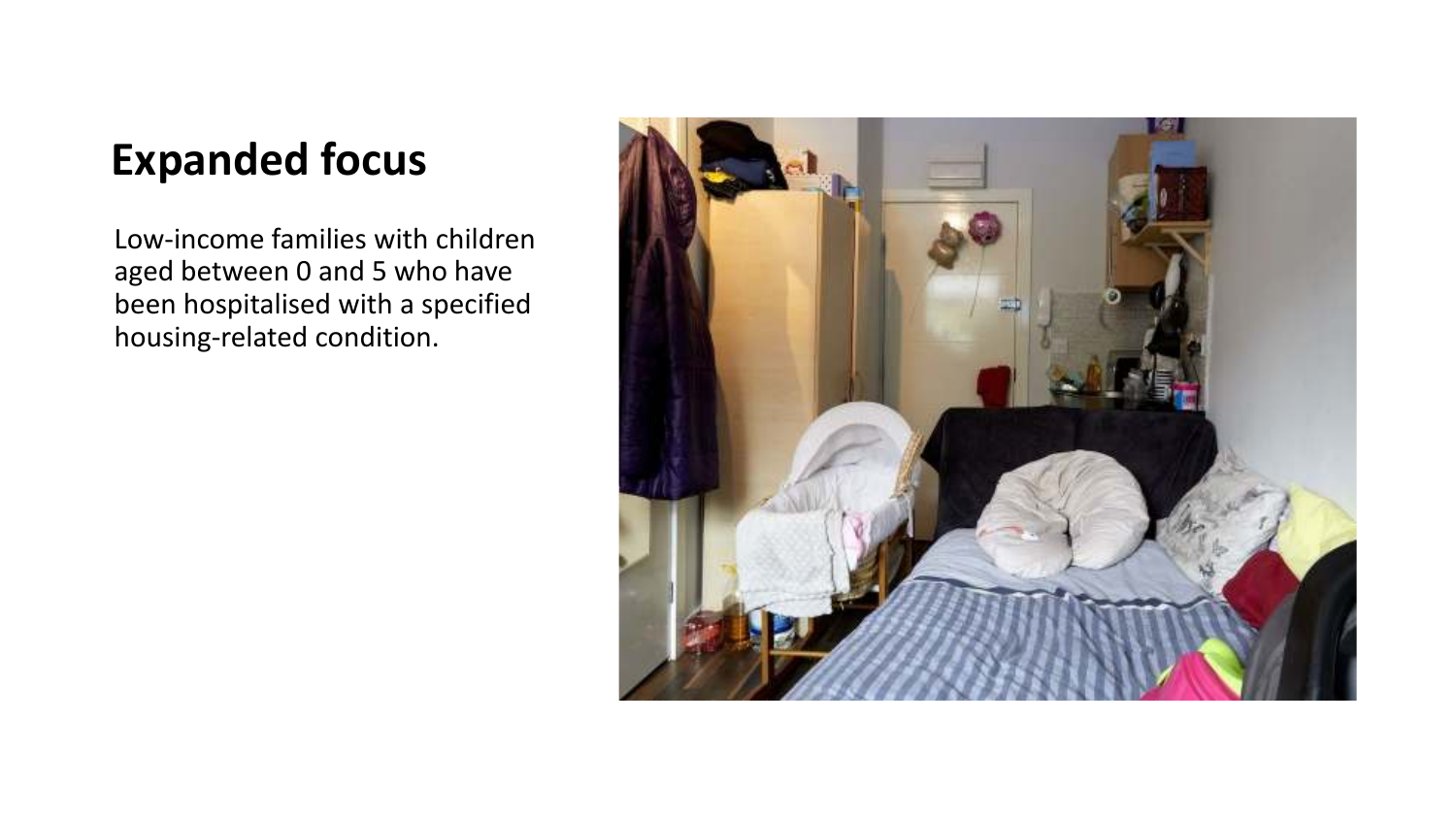#### Proportion in selected risk group by ethnicity



• Families with children also between 0 and 5 whom at least two of them social investment risk-factors apply.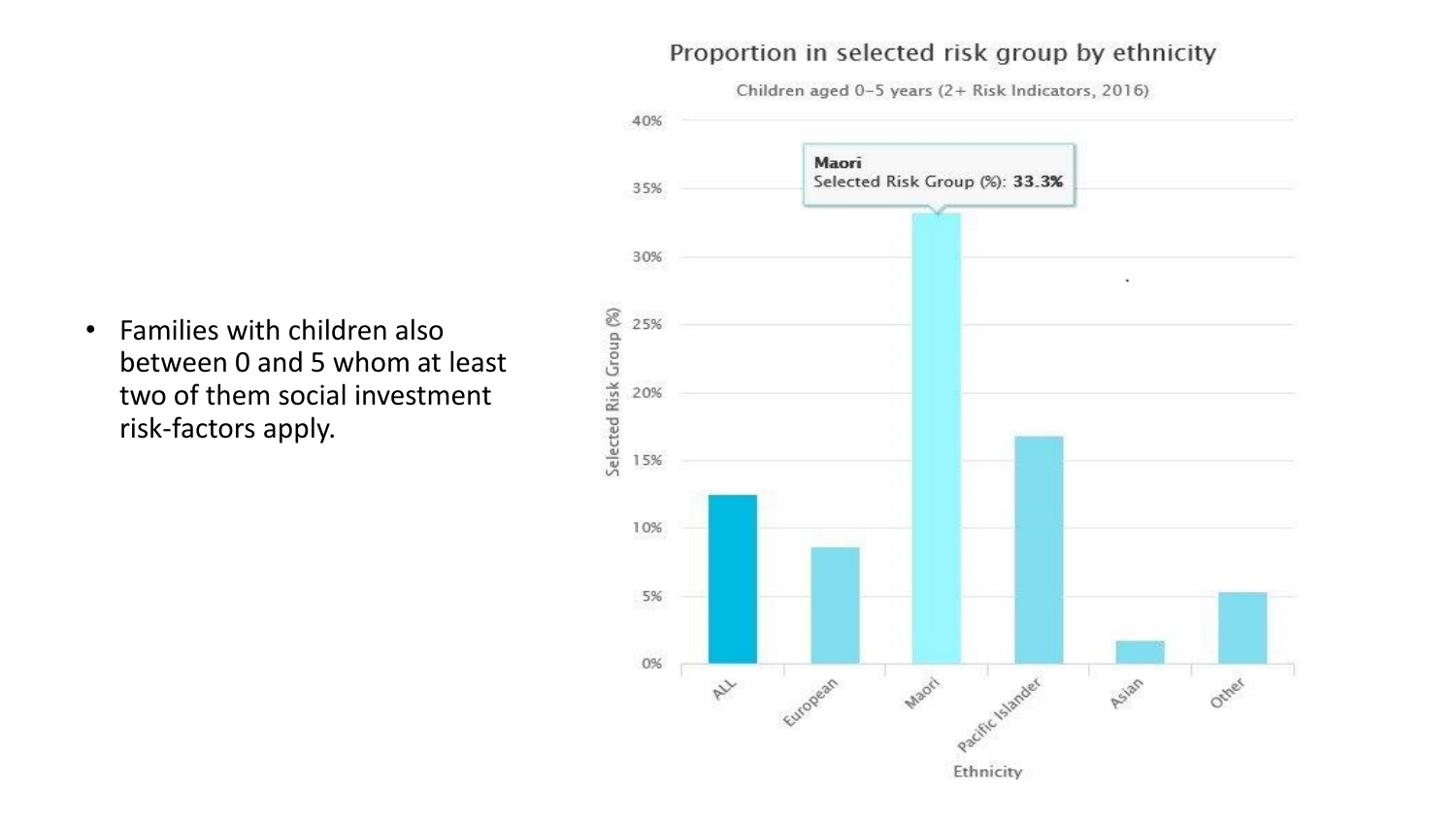#### Well Homes-**Wellington based HHI**

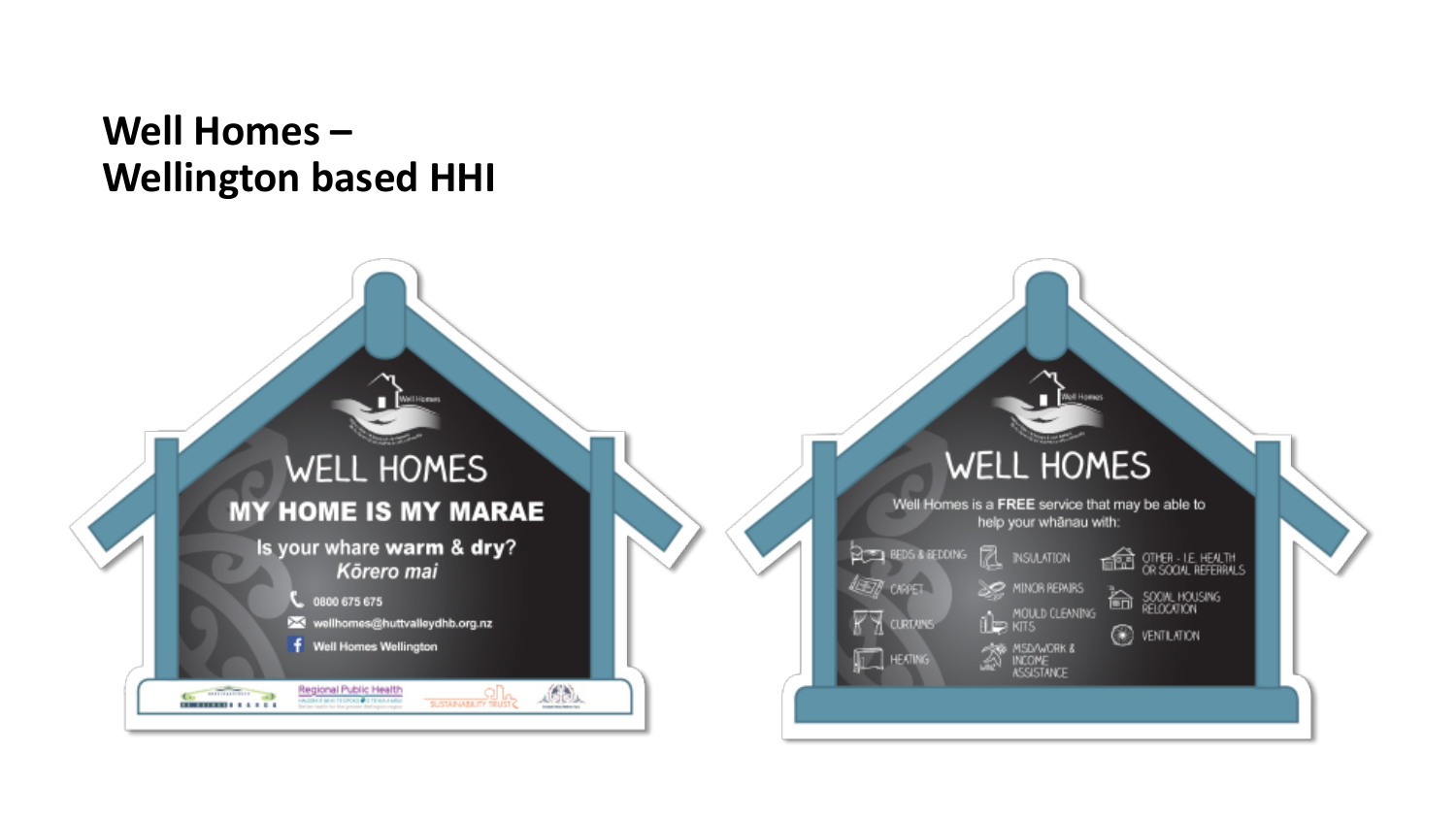

#### Regional Public Health

HAUORA Ā IWI KI TE ŪPOKO O TE IKA A MĀUI

Better health for the greater Wellington region.





Tu Kotahi Māori Asthma Trust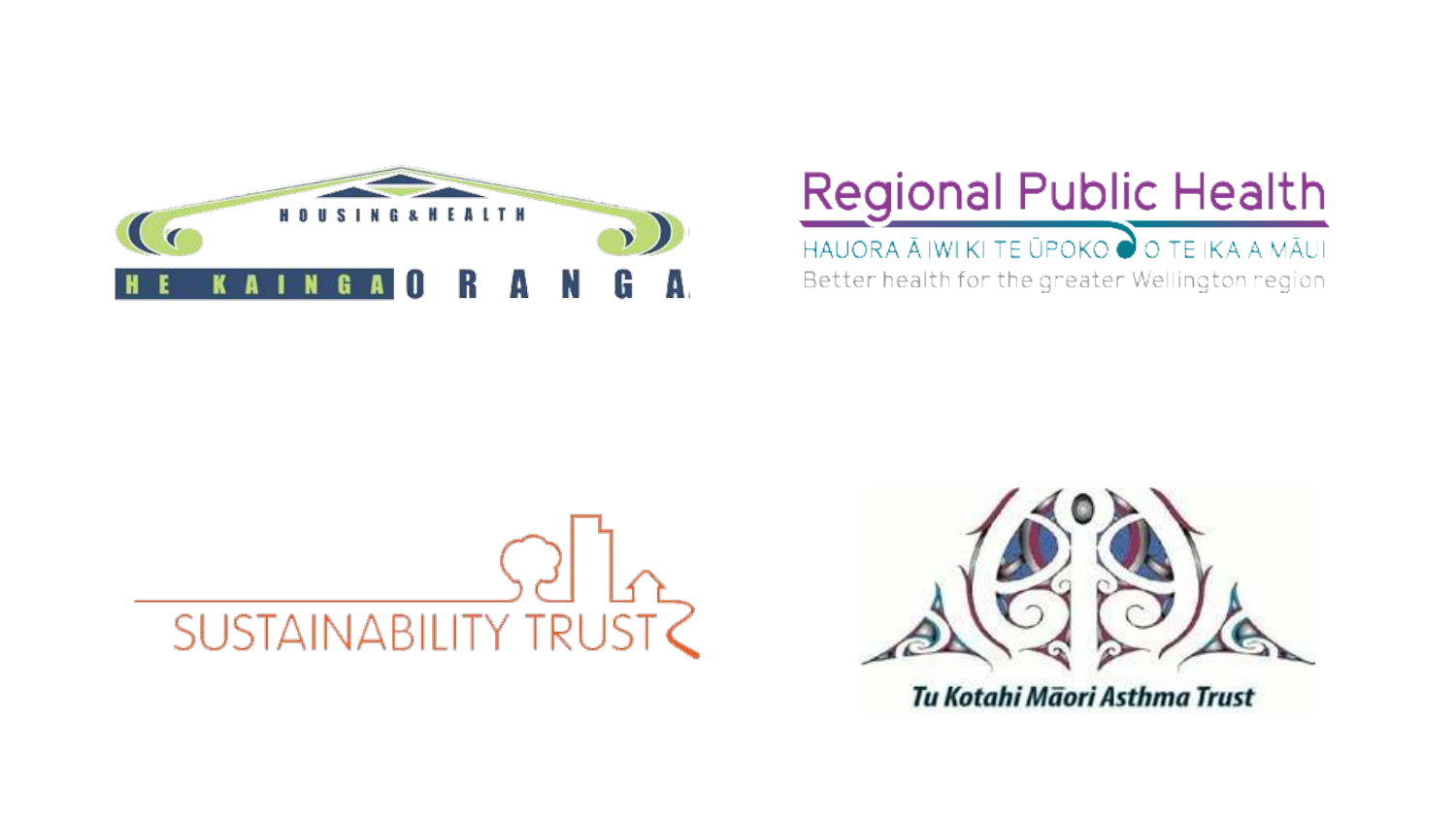#### BRANZ House condition survey

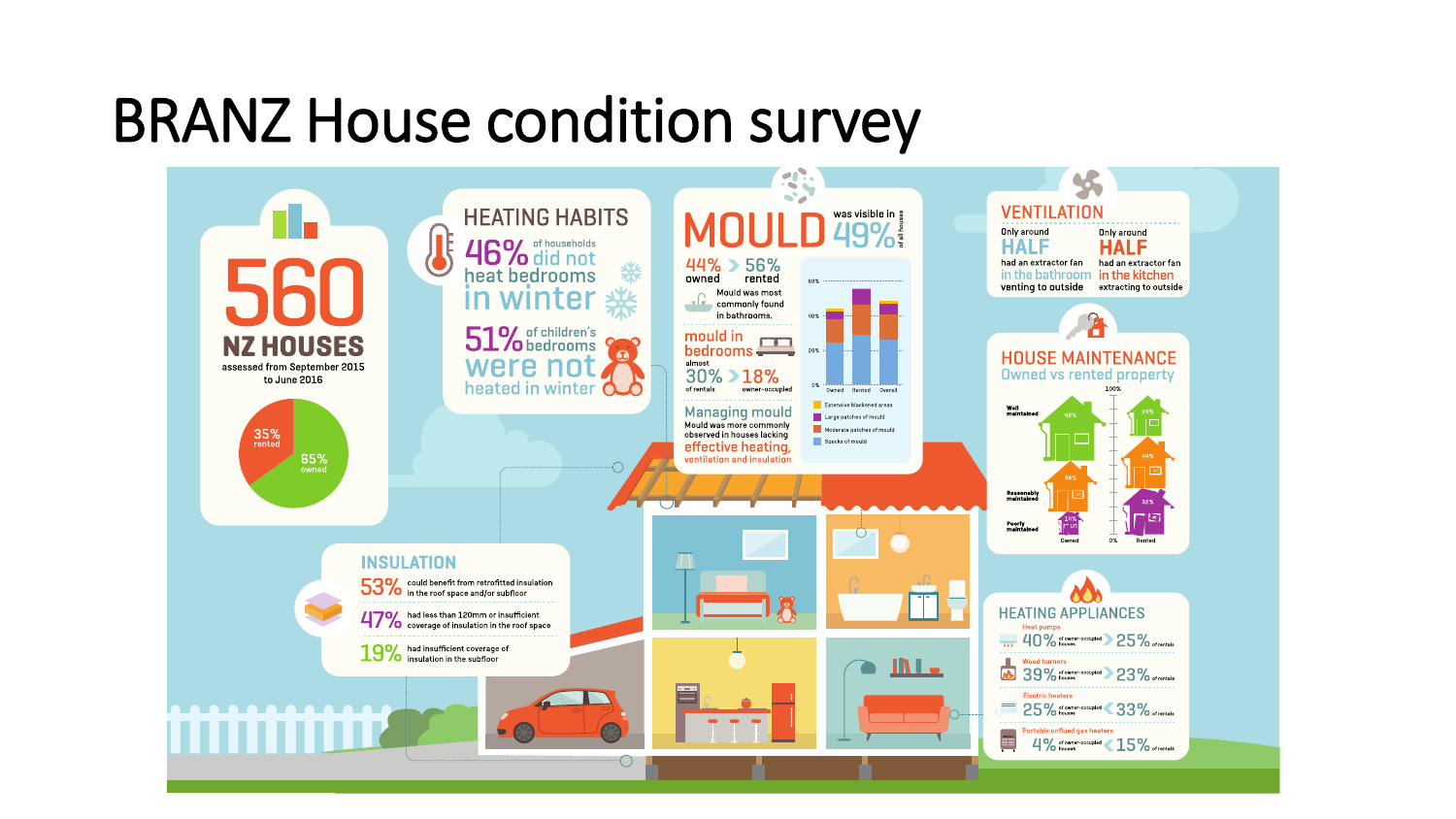#### Preventing Hospitalisations



Time (days)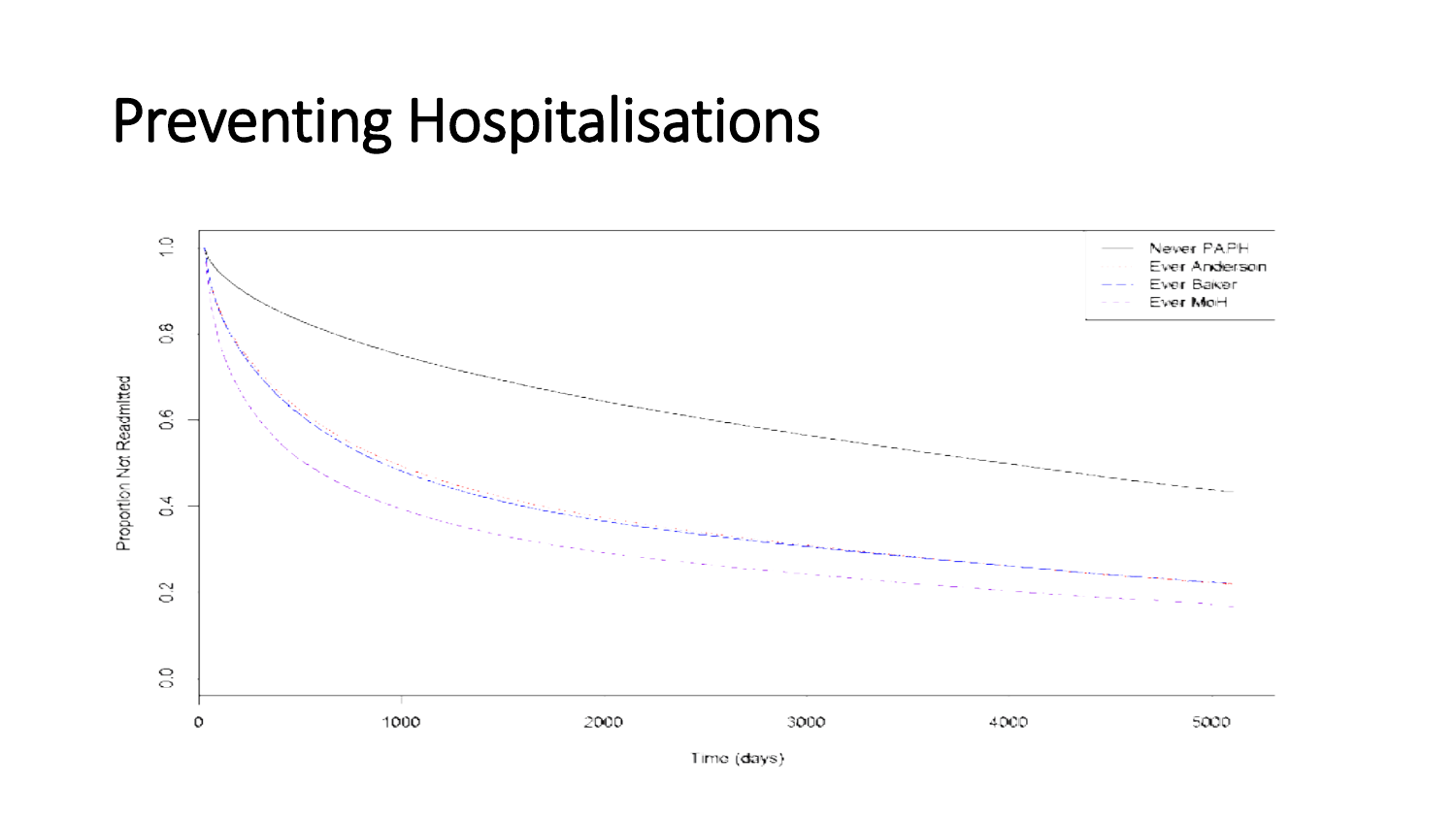#### Deaths

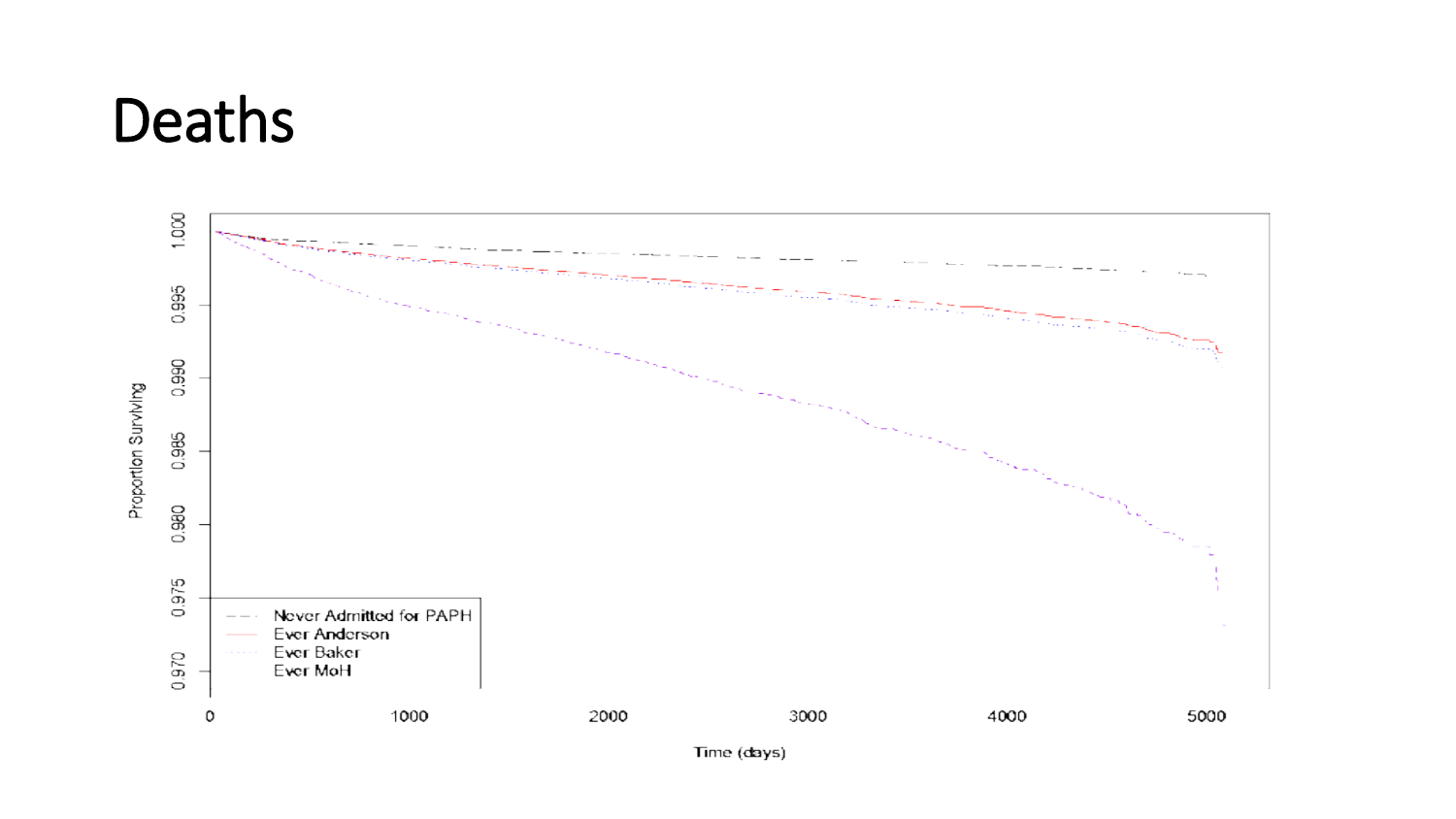# Proven Solutions

- Insulation
- Heating
- Injury Prevention
- Fuel Poverty (Energy efficiency)
- Crowding
- Mould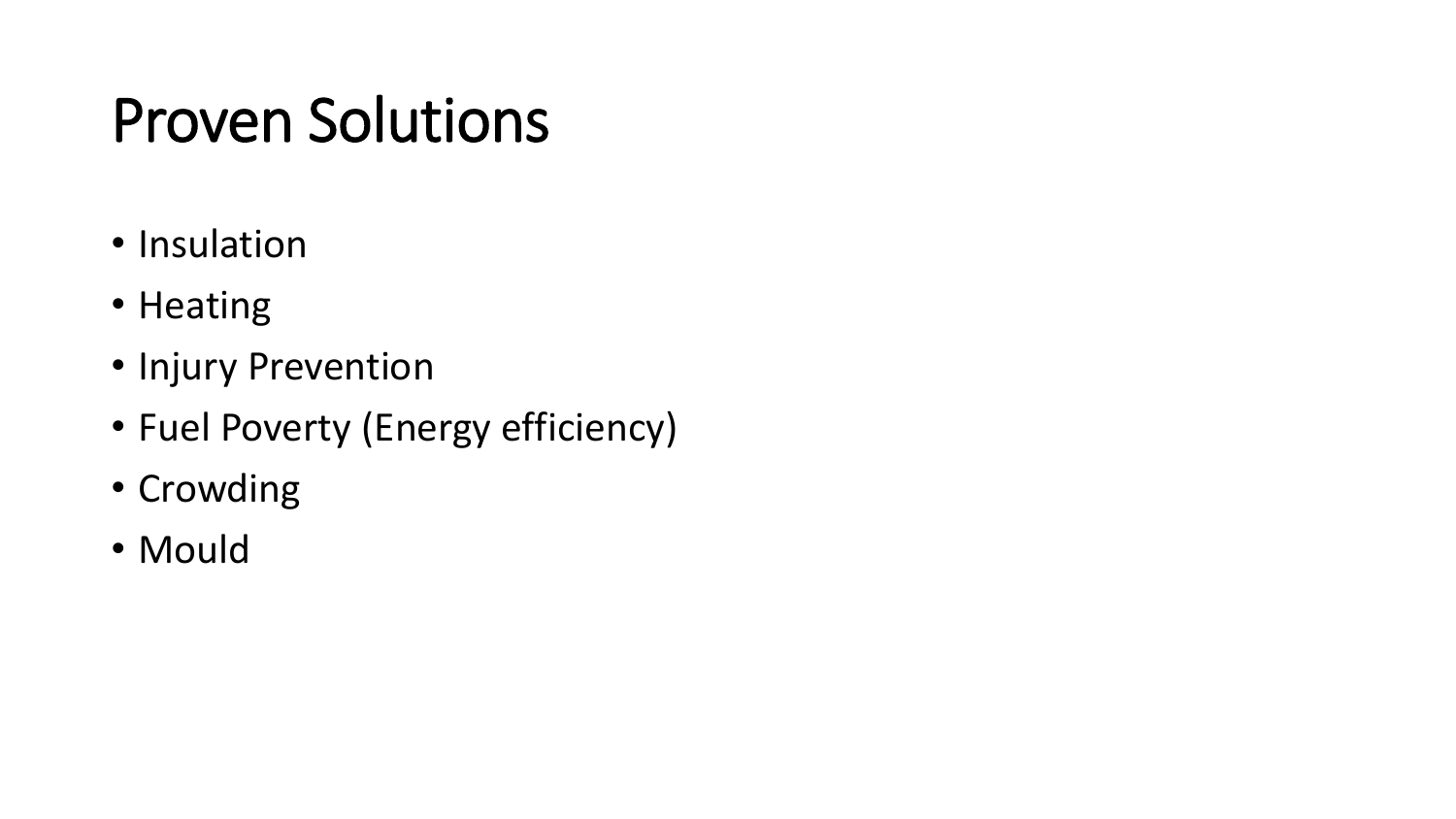| <b>Intervention area</b> | <b>Need identified count</b><br>& percentage of<br>referrals (n=1033) | <b>Delivered intervention</b>             | <b>Intervention delivered</b><br>(out of those with a<br>referral) | <b>Average number</b><br>delivered |
|--------------------------|-----------------------------------------------------------------------|-------------------------------------------|--------------------------------------------------------------------|------------------------------------|
| <b>Mould</b>             | 880 (85.2%)                                                           | Mould kit                                 | 99.8%                                                              | 1.00                               |
| <b>Beds</b>              | 265 (25.7%)                                                           | Bed, bunk and cot sets;<br>mattresses.    | 81.89%                                                             | 1.86                               |
| <b>Bedding</b>           | 449 (43.5%)                                                           | Blankets, sheets,<br>mattress protectors. | 94.2%                                                              | 2.76                               |
| <b>Insulation</b>        | 541 (52.4%)                                                           | Ceiling and/or<br>underfloor insulation   | 40.51%                                                             | 1.00                               |
| <b>Floor coverings</b>   | 130 (12.6%)                                                           | Carpets                                   | 40.42%                                                             | 1.00                               |
| <b>Curtains</b>          | 466 (45.1%)                                                           | <b>Curtains</b>                           | 75.23%                                                             | 2.60                               |
| <b>Heating</b>           | 891 (86.3%)                                                           | Portable electric<br>heaters              | 90.22%                                                             | 1.21                               |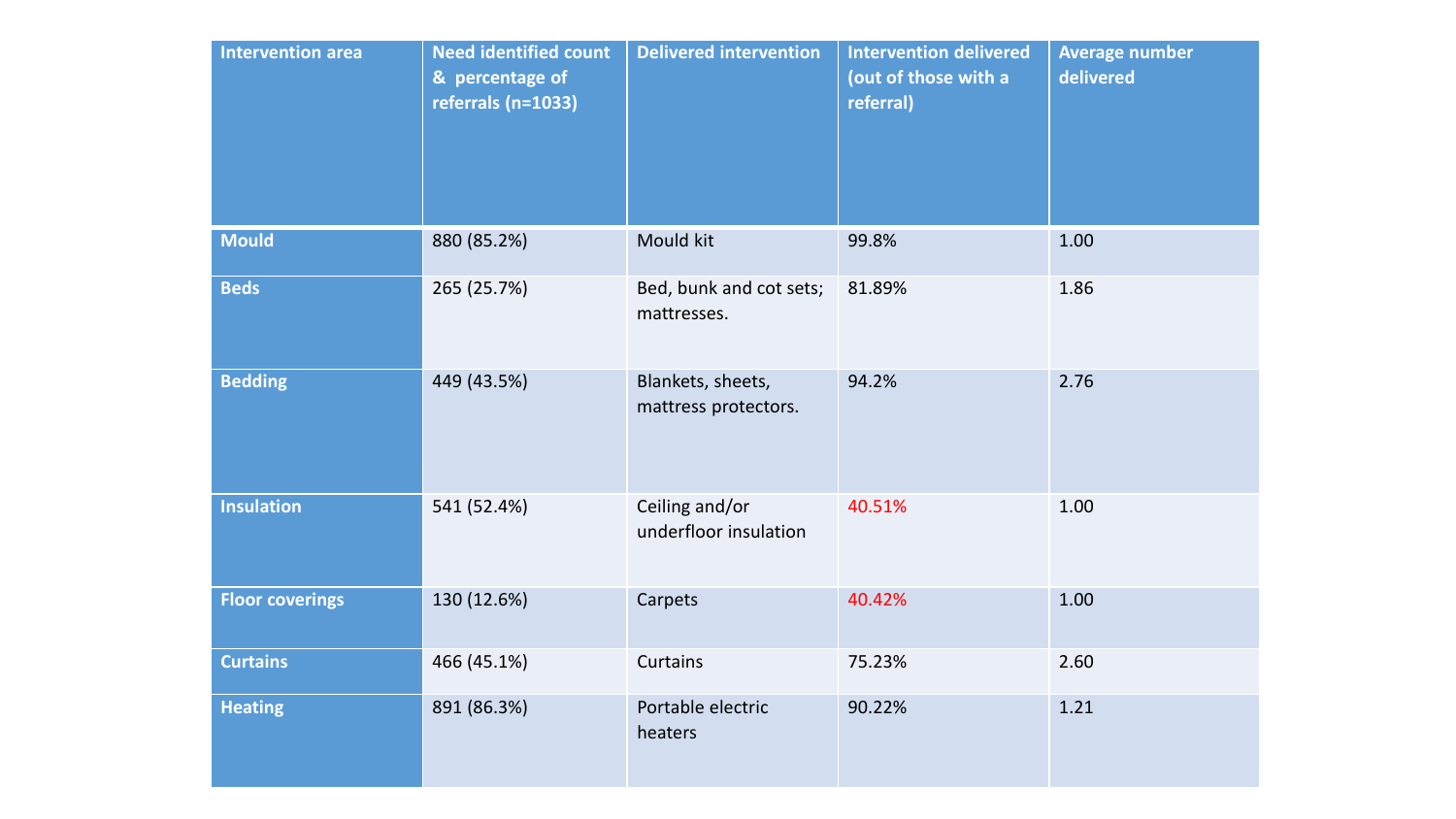## Healthy Homes Referral Eligibility

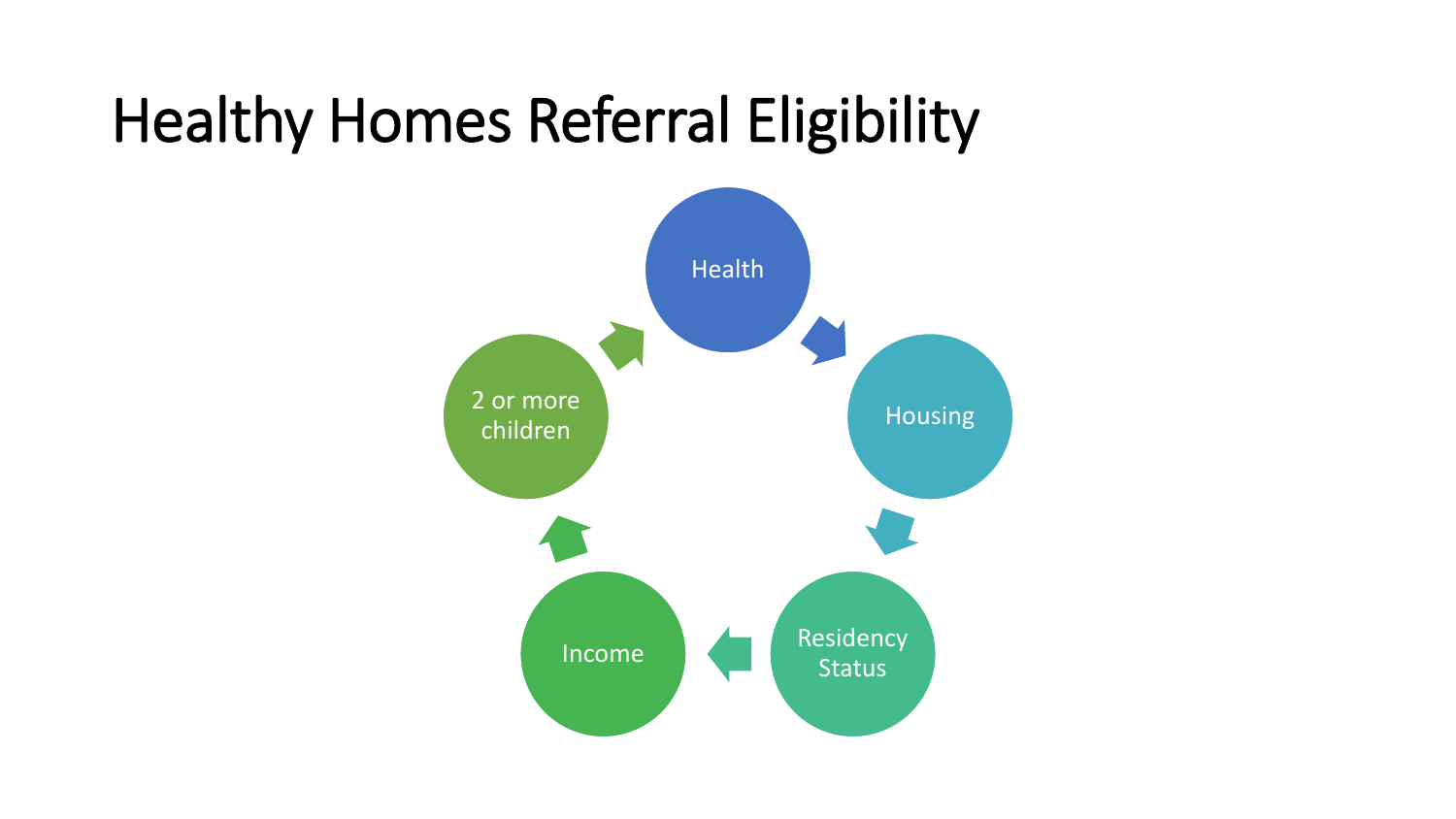## Referral sources

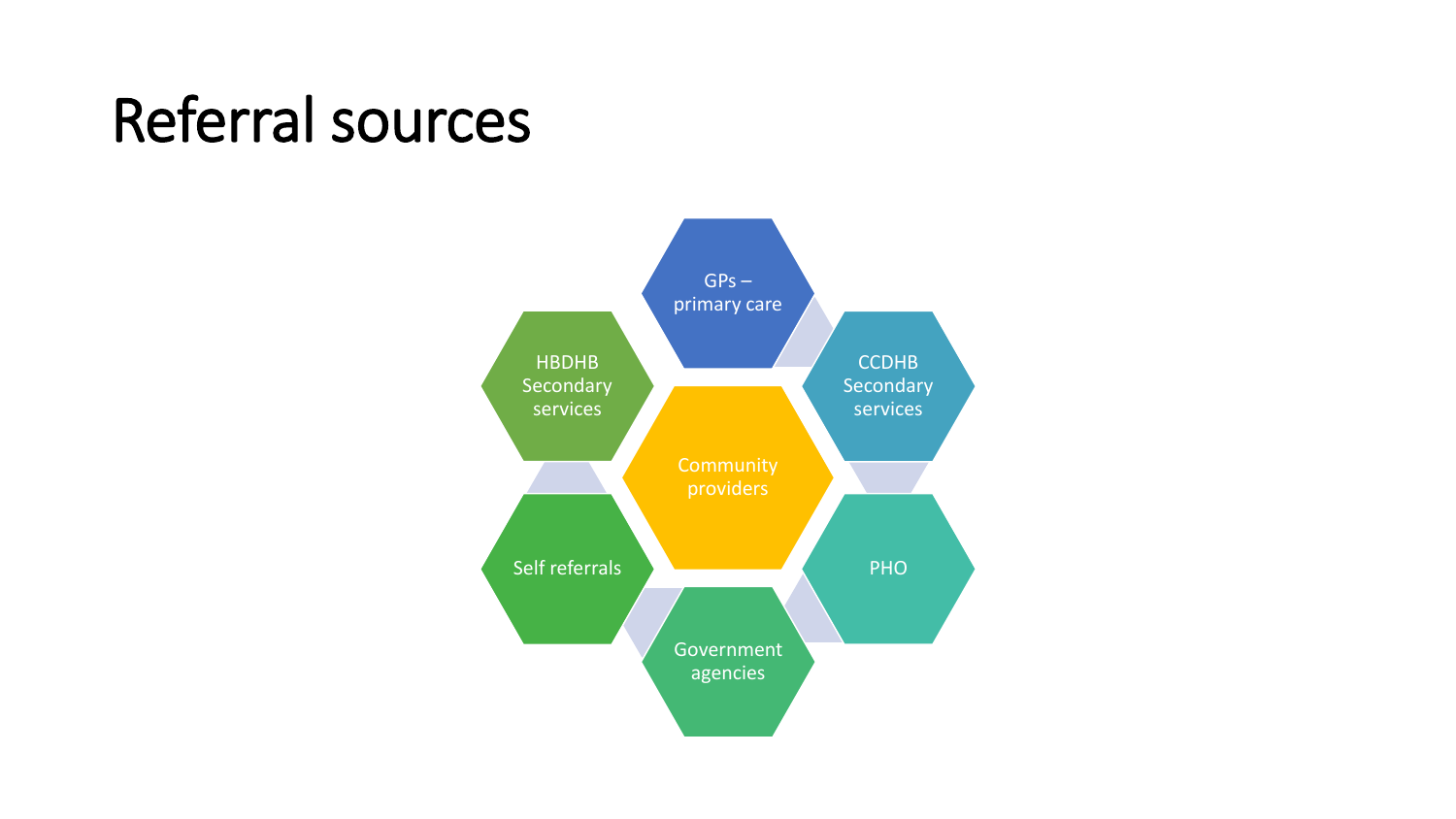## Referral process

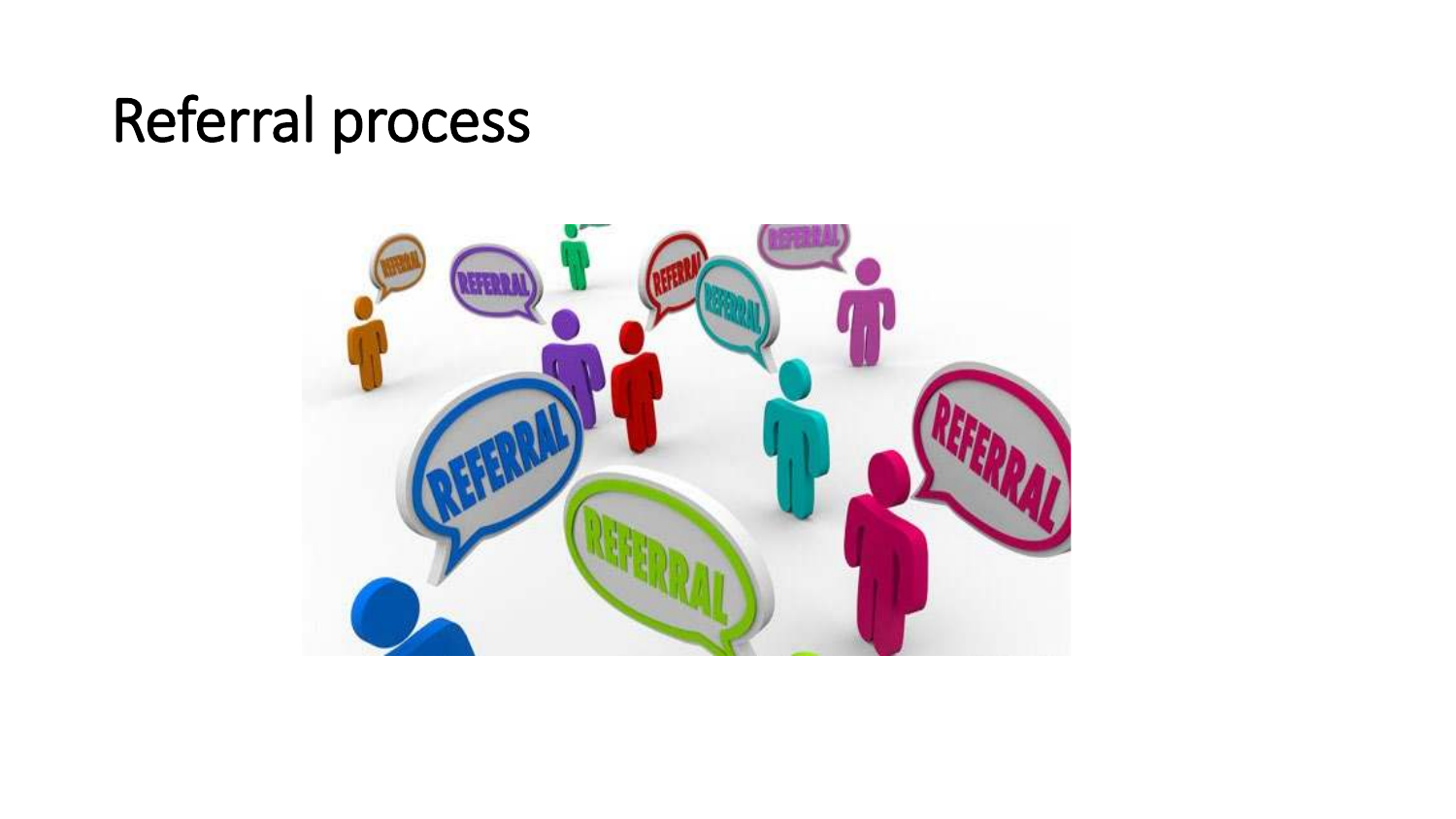# Relationships: Well Homes, Central linen and Remutaka Prison

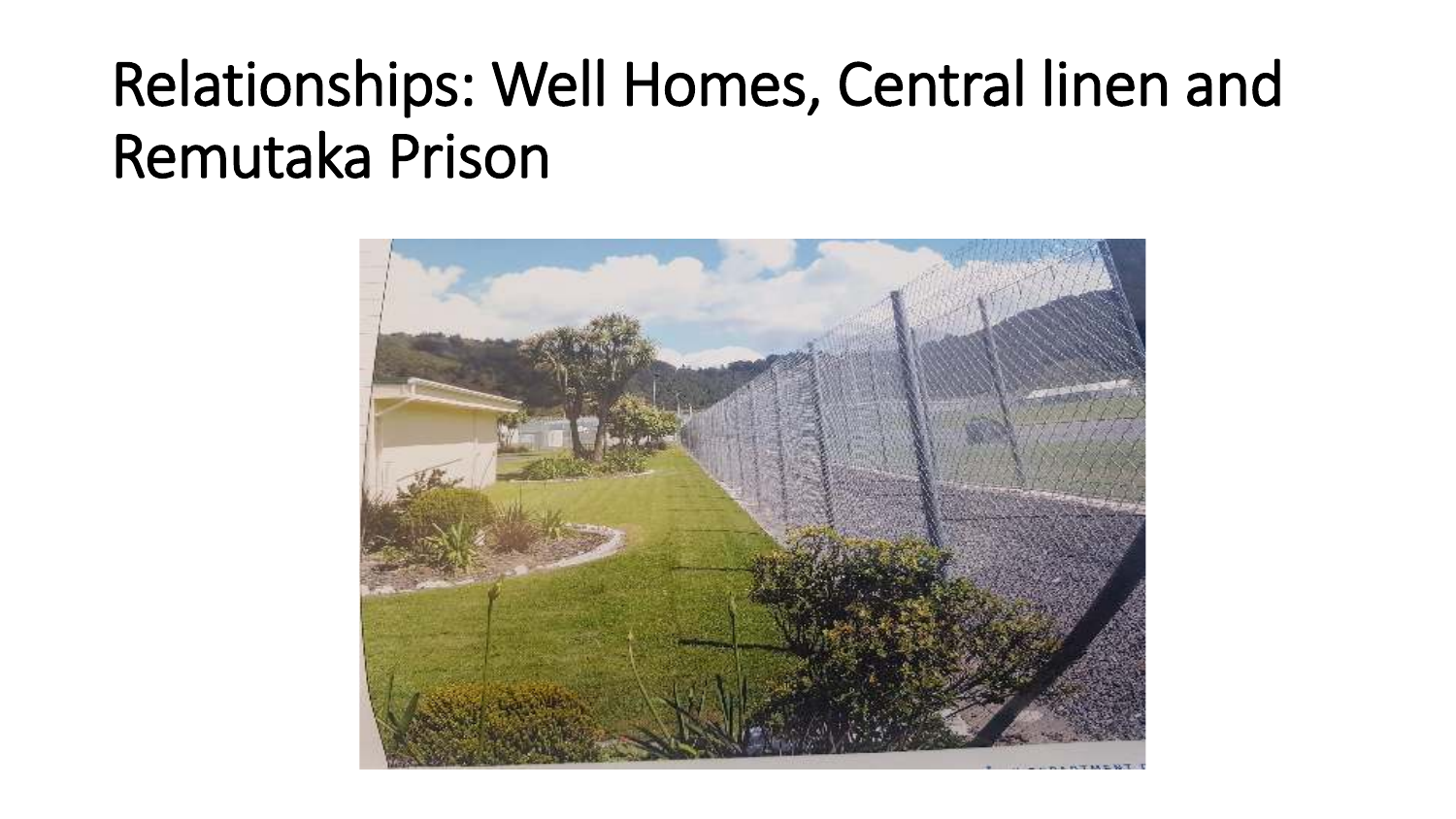# Big Save Furniture, The Warehouse and Well Homes



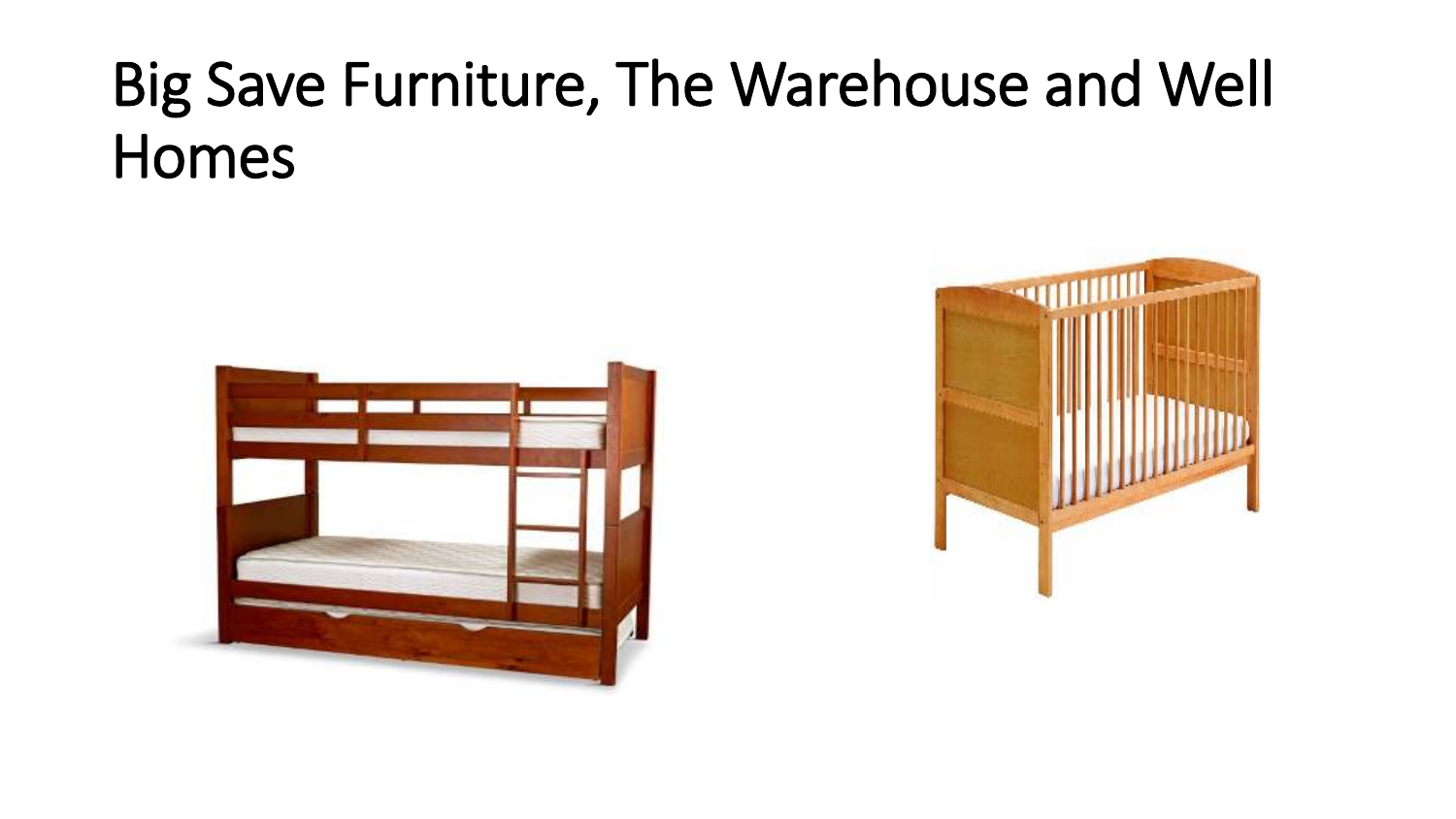#### **INTERVENTION NUMBERS**

for this period (01/10/2018 - 31/12/2018)





| Interventions referred                                      | No. of referrals |
|-------------------------------------------------------------|------------------|
| Beds and bedding                                            | 154              |
| <b>Curtains</b>                                             | 75               |
| Floor coverings                                             | 5                |
| Floor insulation                                            | 22               |
| Ceiling insulation                                          | 21               |
| Health referrals                                            | 18               |
| Heating sources                                             | 34               |
| Key messages on creating a warmer, drier and healthier home | 93               |
| Minor repairs                                               | 100              |
| Mould kits                                                  | 77               |
| Other                                                       | 183              |
| Social housing relocation                                   | 31               |
| Social referral                                             | б                |
| Ventilation                                                 | 25               |
| Total                                                       | 849              |



**CURTAINS** 

MOULD KITS



FLOOR INSULATION











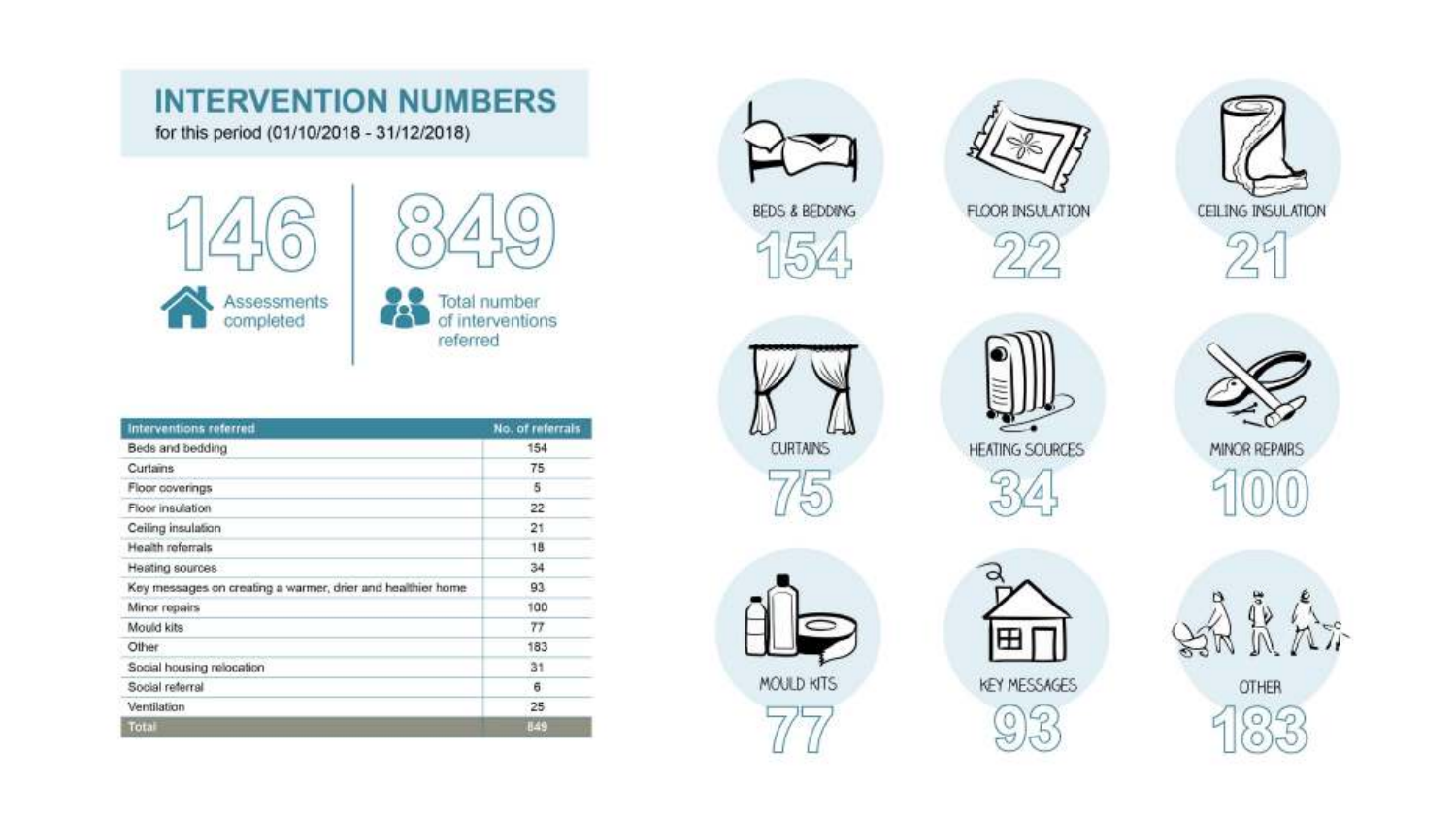# Feedback from a family

#### *To who this may concern,*

*Having the help from well homes has taken a bit of stress off my shoulders they've helped me move up in the waiting list with housing nz , new bunk beds blankets and sheets for my daughters new heater as finding fire wood is quite difficult , if it wasn't for the help I have been getting from well homes my house would be cold and my kids would still constantly be in hospital, I have referred a few of my friends who have also had so much help from well homes. Please keep up the good work, we need more healthy families with healthy homes especially ones that are in housing nz homes that can be quite cold and damp and dangerous for children's health .*

*Thank you guys so much !!*

*Jessica Pihema*